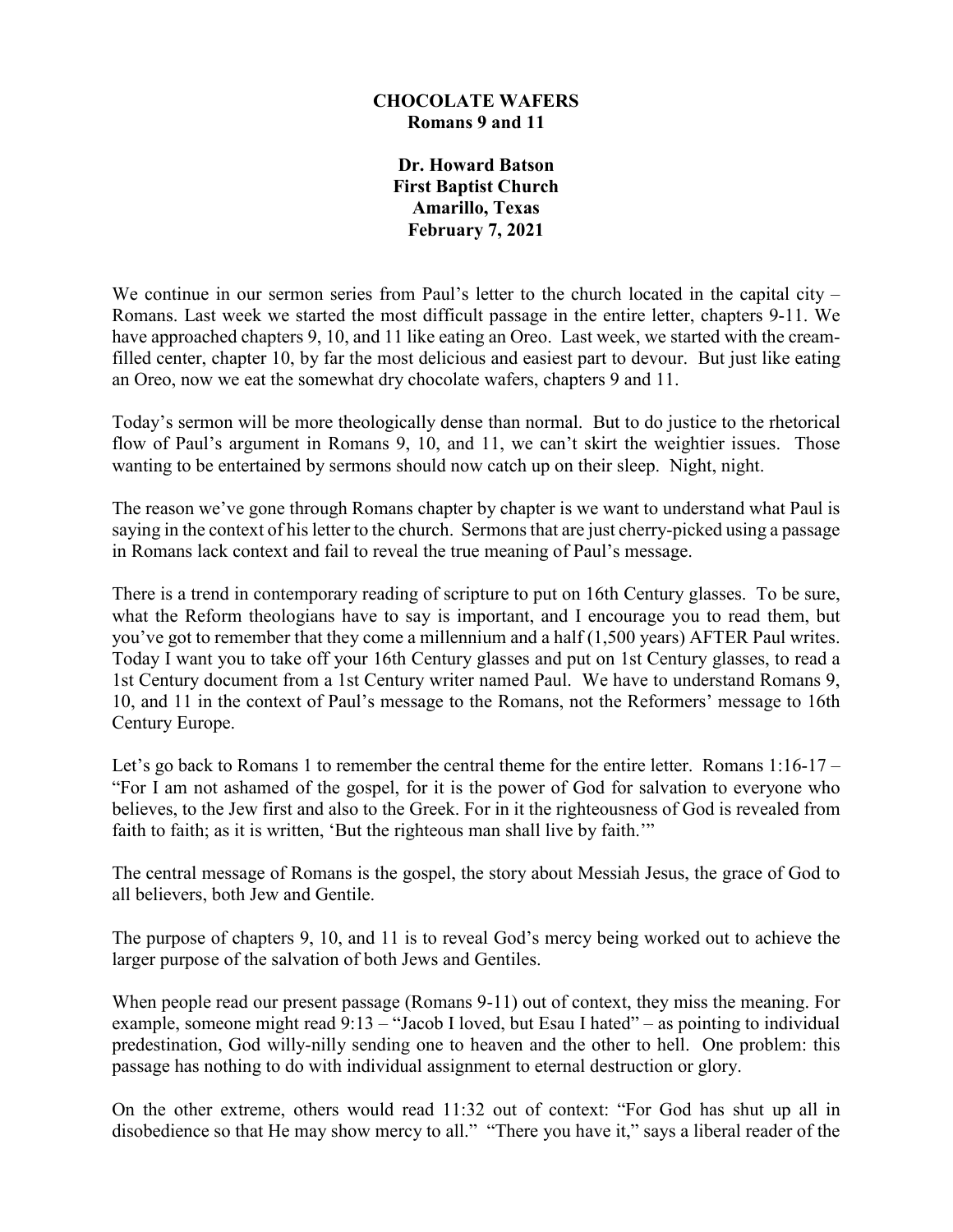text. "Everybody is saved in the end; God shows mercy to all." Again, cherry picking the passage and not reading it in the context of the overall argument penned by the Apostle.

Let's go back to the cream before we go to the wafers. The cream filling, chapter 10, sits in the center of chapters 9, 10, and 11. The key theological ideas, the creamy center, should influence your interpretation of the wafers on both sides (chapters 9 and 11). Look at 10:4 – "For Christ is the end of the law for righteousness to everyone who believes." Paul is saying the law is not to be denied, but the law is fulfilled in Christ. And for whom is the law fulfilled? Both Jew and Gentile who confess Jesus as Lord (cf. 1:16-17).

The central verse of the whole section is found in Romans 10:9. "If you confess with your mouth Jesus as Lord, and believe in your heart that God raised Him from the dead, you will be saved."

There it is. Jew or Gentile – all find salvation the exact same way. There is not one path to glory for the Jew and another path for the Gentile. All get there by believing Jesus is Lord.

Look at 10:13. "For whoever will call on the name of the Lord will be saved." Whoever means Jew or Gentile. Whoever says "Jesus is Lord," meaning He is the crucified and resurrected Messiah finds salvation regardless of his ethnic heritage.

Having seen the Christ-filled center (chapter 10), let's go back to the end of this section, the end of chapter 11. This section ends by saying (v. 32) that God has shut up everybody in disobedience through the law that He might show mercy to all who believe. And then Paul reminds us (v. 34) that none of us know the mind of the Lord. And (v. 33), how unsearchable are God's judgments and how unfathomable His ways.

So many folks are afraid to leave a little mystery to God's sovereignty. To try to penetrate every corner of the infinite sovereignty of God with your very finite mind is a recipe for ruin. Paul himself says, "I've explained it the best I can, but you need to know God doesn't answer to you or to me. His purpose is grace to both Jew and Gentile, but don't be afraid to leave a little mystery uncovered." Mystery is so hard for some people who have to have all the answers. They prefer a bad answer over honest humility.

But, if you don't have a pat answer, then you have to have faith and trust that God is good. Ah, faith – there it is again.

Let's go back to chapter 9, the top wafer. We know what the cream is: If you confess Jesus as Lord, you're saved, whether you are Jew or Gentile. So let's go back and look at the wafers.

Beginning in chapter 9, the first thing we see is

## **I. Paul is sorrowful that Israel has rejected her Messiah (9:1-5).**

Look at 9:2 – "I have great sorrow and unceasing grief in my heart."

Paul himself is a Jew, and his own personal experience is much like the experience of Israel as a whole. Paul was following the law, trying to seek salvation through obedience to the law, and found on the road to Damascus that salvation only comes through the crucified and resurrected Christ.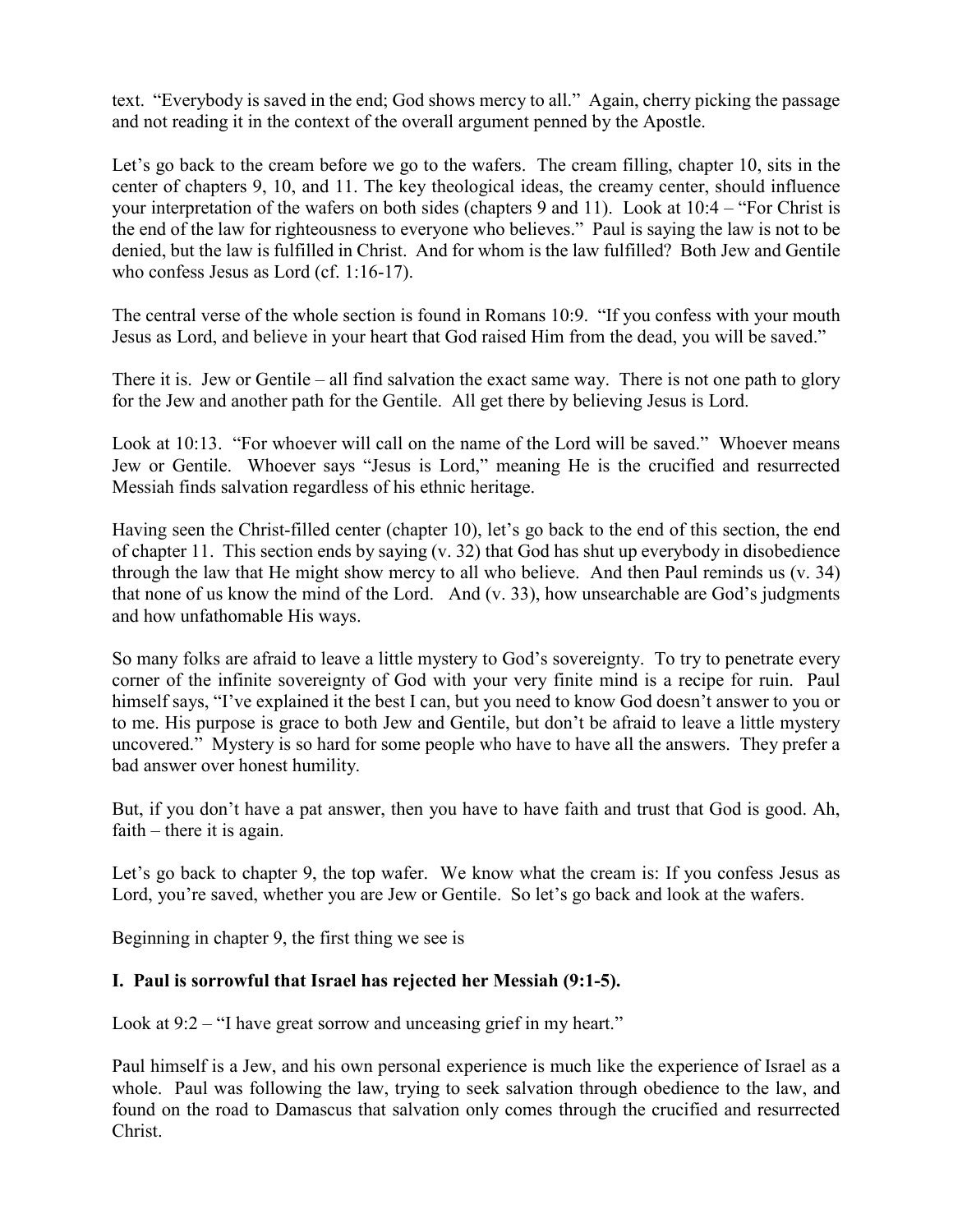The second major argument in Romans 9 is

## **II. God has not failed (9:6-29).**

Look at verse 6. Having learned that Paul lamented the current unbelief of his kinfolk (vs. 1-5), in verse 6 we read, "But it is not as though the word of God has failed. For they are not all Israel who are descended from Israel." Some of the Jews were arguing, "If we don't have a place in God's salvation, then God has broken His promises to us. God's word has failed." Paul responds, "The unfaithfulness of some Jews does not call into question the reliability of God's promises."

Turn back to Romans 3:3-4a. "What then? If some did not believe, their unbelief will not nullify the faithfulness of God, will it? May it never be!"

The majority of the Jews in Paul's day were unfaithful because they rejected God's Son, their Messiah. Nevertheless, we learn in this passage that God has preserved a faithful remnant (v. 27) or a portion of Israel. In verses 6-29, Paul answers the Jews who claim that since God has chosen them from among the nations to be elect, their election is irrevocable. Therefore, God must keep His promises to them even if they look to the law for salvation rather than to Jesus as Lord.

Paul's response reminds them that the way God works is a mystery. God constituted Israel by fulfilling the promise to Abraham only through Isaac, then by choosing Jacob, the youngest son, over Esau, the eldest son. God shows mercy on anyone God chooses. According to His purposes, He makes vessels destined for destruction and vessels destined for glory. Humans are God's creation and have no right to question His sovereignty manifested in His choices. God is not accountable to you, Paul is saying; you will be accountable to God.

Verse 8. "It is not the children of the flesh who are the children of God, but the children of the promise are regarded as descendants." The implication is that parentage, racial descent, a distinctive Jewish way of life, or geographical borders do not describe who Israel is. In God's eyes, Israel is "created not by blood and soil, but by the promise of God." Abraham had eight sons. Of these eight, only Isaac is the child of promise.

His point is that the only true Israel that exists is the one that God brought into being through promise and call. Simply tracing one's lineage back to Abraham does not confirm that one belongs to the children of promise; it only confirms that one is Abraham's child according to the flesh.

Paul continues to show how all Israel is not really Israel. After citing how God chose only one of the sons of Abraham (he had eight), he now cites how God then chose only one of the twins born to Rebekah. Before the twins had done anything good or bad, God chose not the first born, but the second born. God decided (v. 13) that is Jacob, not Esau.

Being a child of promise has nothing to do with one's works – what one does, good or bad – but, rather (v. 11), just the purpose and promises of God. To say God loves Jacob and hates Esau is Semitic hyperbole. It means God has preferred Jacob over Esau (Matthew 10:37; Luke 14:26).

Esau's rejection simply means that God did not intend to use Esau as the instrument of fulfilling God's purposes in history. It did not mean he was excluded from Isaac's blessing (Hebrews 11:20, by faith Isaac blessed both Jacob and Esau), despite his selling his birthright (Hebrews 12:17).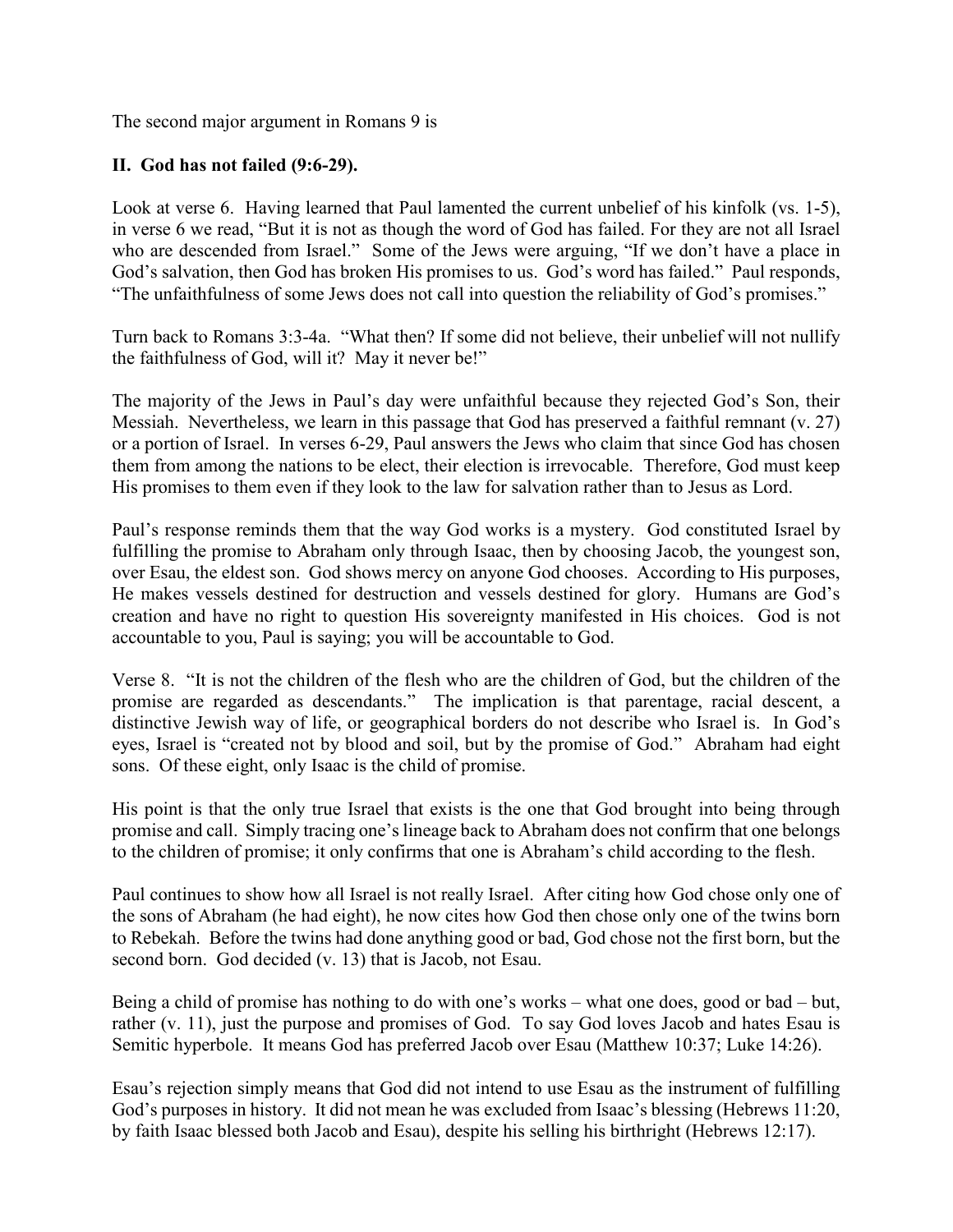The central point in Romans 9:15 is that our salvation is not based upon our merit but, rather, based upon God's mercy. "I will have mercy on whom I have mercy."

The Jesus event does not envision God as any different than God has always been, Paul is arguing to the Jews. Paul's presenting unpredictable mercy throughout Israel's history should make it less surprising that God could and would shower unexpected and undeserved mercy on Gentiles by including them in His mercy.

Just like God chose one son of Abraham, and just like God chose one son of Isaac, God even used Pharaoh's disobedience for God's own glory. The point to ponder isn't whether Pharaoh is responsible for Pharaoh's hardened heart. But God uses Pharaoh's rebellious heart to accomplish God's own good purposes. Pharaoh's rebellion allowed God to demonstrate His power in redeeming His people Israel.

And then the illustration of the potter and the clay. Look at verse 20. "The thing molded will not say to the molder, 'Why did you make me like this,' will it?" Paul is deflating the Jewish audacity to think they can dictate to God. Instead, it is God who dictates. Paul is maintaining that pots do not argue with their potter about how they were made or for what purpose they are to be used. Therefore, God is absolutely free to say who God's people really are – the people of faith.

These statements: "God loved Jacob and hated Esau," even before they had been born or done anything good or bad, or "God raised up Pharaoh and has mercy on whomever He chooses or hardens whomever He chooses," has nothing to do with any argument about individual predestination to salvation or damnation. This is about the purposes of God among the nations. God's divine purpose is to show mercy to all nations. The emphasis falls on Israel's corporate election, as evidenced by use of the terms that refer to groups instead of individuals – "My people," "My remnant," "the disobedient," "Israel." Individuals in this passage refer to persons whom God selected as agents to advance God's historical purposes and the plan of salvation amongst the nations – both Jew and Gentile.

Paul is trying to say God didn't put up a "Help Wanted" sign and wait for applications. Rather, God raises up persons to achieve His divine objectives. For example, God used Pharaoh, but He also used Cyrus, the king of Persia (Isaiah 45:1). God used Pharaoh to oppress Israel in their Egyptian captivity, but he used Cyrus to deliver Israel from their Babylonian captivity. God's use of individuals does not take away their volition or make them simply puppets on a string. It's a much bigger mystery than that.

All of this operating of God is for the purpose of proclaiming the greatness and power of His name (9:17) and to show the riches of His glory on objects of mercy (9:23).

Our basic problem in approaching this passage is that we read it anthropocentrically. What does this mean about me and my salvation? That's not the question. It's theocentric. What does this mean about God providing mercy to all people through both the obedience and disobedience of some? It's not about Jacob and Esau as individuals; it's about the role they play in God's salvation history drama among the nations.

The whole point of Israel's being elected, the whole point of choosing Jacob over Esau, was that Israel could be a light to all the nations, that His salvation might reach the ends of the earth (Isaiah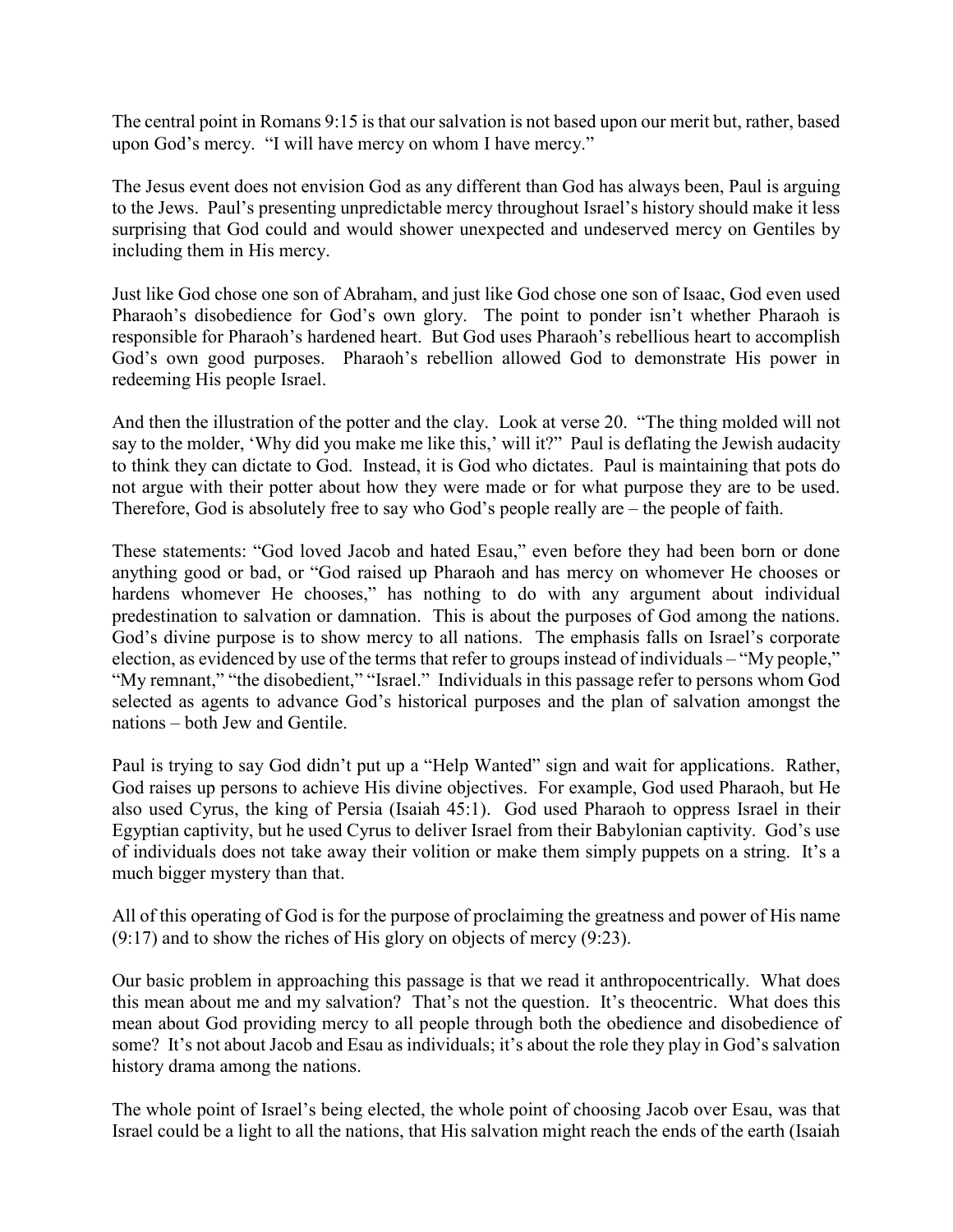49:6; 42:6; Acts 13:47). It wasn't to choose some and leave others out; it was to work out the rising and falling of nations and peoples according to the purposes of God that all who believe might be saved, both Jew and Gentile.

The key word in the whole passage is one word: Mercy. Mercy in 9:15. Mercy in 9:18. In fact, how does this whole section conclude (11:31-32)? "So these also now have been disobedient, that because of the mercy shown to you they also may now be shown mercy. For God has shut up all in disobedience so that He may show mercy to all." The purpose of election is to have mercy for all who believe.

Paul's point is to show that God's purpose is to save, and one can only be saved by God's mercy. Paul is not deliberating about whether an individual person is predestined to heaven or hell. That's not even remotely contextual to the argument.

He simply continues the theme of the letter: Salvation does not depend on human exertion or worthiness, but, rather, only on the merciful grace of God. His purpose is to show that Israel is not saved by race alone (being a descendant of Abraham), but by grace alone (being a believer in the crucifixion and resurrection of Christ). In fact, the whole passage is to argue that the unchosen, the Gentiles, can also be part of the people of God (v. 25). The once-hated descendants of Esau are now called "children of the living God" precisely for the reason that Jacob and his descendants have always been and ever will be God's beloved, because of the gracious and loving embrace of the merciful and sovereign God. Like Israel, their identity as God's people is determined not by works but by the one who calls.

So the question is "If God's word did not fail  $(v, 6)$  – His covenants, His promises, His giving of the law – why is it the majority of the Jews have rejected their Messiah? Why are the very people who should have been prepared for His coming by the law of Moses, the prophets, and the Psalms turned their back on God's Son? Paul is arguing that Israel's problems are rooted in the refusal to accept the beliefs expressed in chapters 1-8, that God reckons as righteous only those who have faith in Christ. Ethnic Israel cannot rest on her God-given privileges. Israel can only be saved by confessing Jesus as Lord and believing that God raised Him from the dead.

Paul closes out chapter 9 by saying those who were not once God's people (that is the Gentiles) will be God's people, quoting Hosea 2:23. And then he reminds us in 9:27 that "Though the number of the sons of Israel be like the sand of the sea, it is the remnant that will be saved" (Isaiah 10:22).

So how did the Gentiles, who weren't even pursuing righteousness, arrive at righteousness (v. 30)? And how is it that Israel, who was full force after the law, not arrive at the end of the law, that is, Christ? Because – it always comes back to faith – they did not pursue it by faith. They were trying to work their way through obedience to the law. Therefore, they stumbled over the stumbling stone, they stumbled over the Christ (v. 33).

Chapter 10 – the cream of the Oreo. "If you confess with your mouth Jesus as Lord and believe in your heart that God raised Him from the dead, you will be saved. And verse 11, "Whoever believes in Him will not be disappointed.

Now, let's finish out with chapter 11 – the other wafer of the Oreo.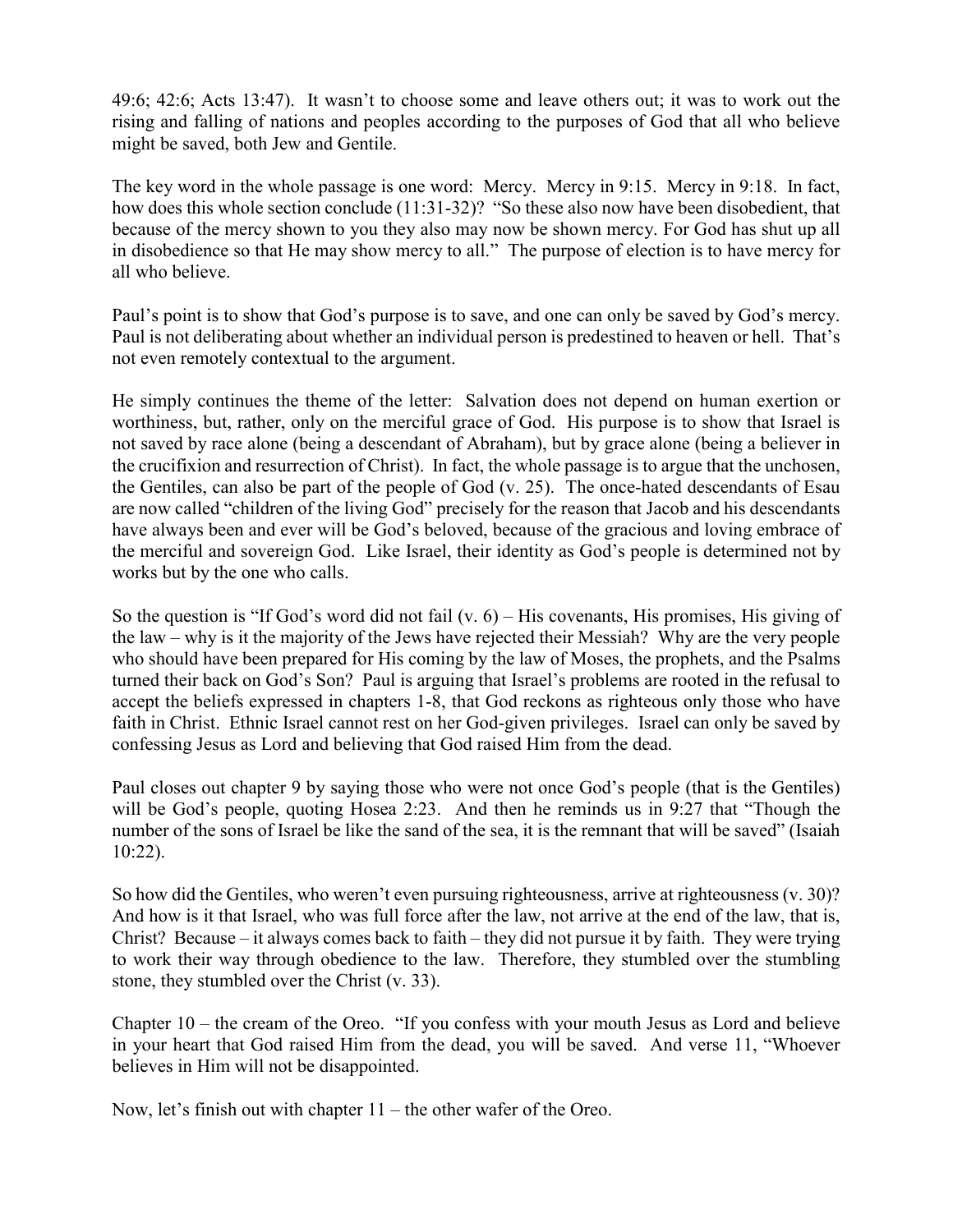## **III. God wants the family tree to be as big as it can be (chapter 11).**

Chapter 11 addresses the question, "Is God, therefore, just done with Israel? Has God rejected his people?"

"No, may it never be!" the answer is in 11:1. Paul himself is an Israelite, a descendant of Abraham and, yes, the tribe of Benjamin. God has not swept Israel into the dustbin. God has preserved a remnant of believing Jews who have circumcised hearts, meaning they believe in Jesus.

The salvation of Jew and Gentile is part of the mystery and purposes of God. God utilized ethnic Israel's unbelief to pave the way for salvation to Gentiles. Israel's hardening has resulted in the saving message of the gospel spreading into the Gentile world, where scores have renounced their idolatry and turned to the Living God. Paul is arguing here that God's including Gentiles in the people of God does not mean Jews are excluded. In fact, God will graft them back in as His people. He argues that if their rejection of the gospel brought blessing to the Gentiles, how much more will their acceptance of the gospel bring even greater riches to the Gentiles and enhance His mission among them?

Look at 11:12. "Now if their transgression is riches for the world and their failure is riches for the Gentiles, how much more will their fulfillment be?" (cf. verse 15).

No, the branches may have died, but the root is still thriving. He gives for an example Elijah. Elijah the prophet, having defeated the prophets of Baal, is hiding, thinking he is the only faithful one left (11:3). "No, I have a remnant  $(v, 5)$  – seven thousand men who have not bowed the knee to Baal."

In the same way, there will be a believing remnant according to God's gracious choice. But again, it's grace, it's mercy. It's not works. It's not what Jacob or Esau have done. Rather, it is simply the mercy of God.

Israel has suffered a loss in numbers and is reduced to a believing remnant (v. 5). She has lost the race to attain righteousness because she ran down the road of the law. It is not a catastrophic defeat, however, because God has used it to bring rich results among the Gentiles.

In verses 13-14, Paul directly addresses the Gentiles for the first time in this letter – in fact, the only time. Paul is the apostle to the Gentiles. But, Paul is desperately holding on to his own people without jeopardizing his mission to the Gentiles. In this section about roots and shoots, Paul makes clear that the root is God's covenant with Israel. The wild branches are the Gentiles who have been grafted in. And if they can be grafted in to God's glory, then certainly God can re-graft a remnant branch of Israel.

Paul does not believe that the Jews will get an automatic bye in judgment because of their election or for the sake of the patriarchs (11:28). In fact, he is agonizing over their current state of disbelief (9:1-3). But God's love for the Gentiles does not diminish God's love for Israel, as if there were only a limited supply of God's love to go around. The boundless love by which God has embraced all humanity in Jesus Christ does not invalidate the first love that He bestowed on His people Israel. If God shows mercy to Gentiles who are saved by faith, then God will surely show mercy to Israel when they come to faith too.